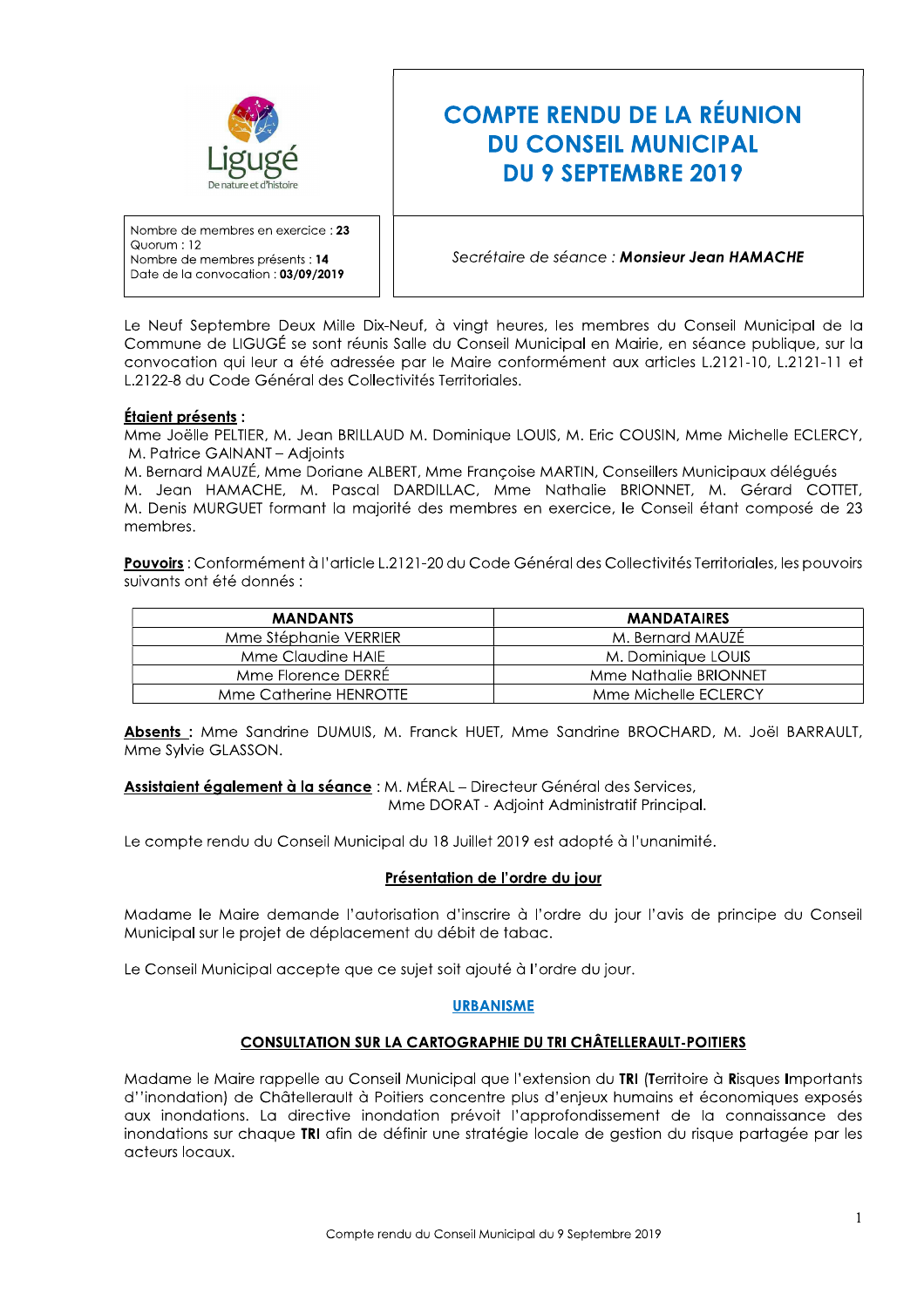Une nouvelle cartographie est proposée. Un rapport de présentation explique et justifie les choix faits pour la production des données cartographiques. Le Préfet coordonnateur du bassin LOIRE-BRETAGNE demande aux communes concernées par ce TRI de donner leurs avis et observations.

Madame le Maire rappelle que cette zone est élargie au territoire de POITIERS et donc de LIGUGÉ. Elle informe qu'il s'agit d'une directive européenne de 2007. Elle rappelle que les inondations depuis 1998 ont généré 700 morts et 25 milliards d'euros de perte économique. C'est ce qui a conduit à prendre cette directive inondation afin de réduire les conséquences négatives des inondations, de définir un cadre pour évaluer et déterminer les mesures de gestion du risque sur les grands bassins hydrographiques. Trois échelles sont mises en œuvre : Niveau national avec une stratégie nationale de gestion du risque inondation, un niveau bassin avec un plan de gestion du risque inondation et enfin un niveau TRI avec une stratégie locale de gestion du risque inondation. Ce document est révisable tous les 6 ans. Notre bassin est rattaché au bassin Loire Bretagne. Elle présente les cartes du TRI et les différents classements.

## Délibération:

Madame le Maire rappelle au Conseil Municipal que l'extension du TRI (Territoire à Risques Importants d''inondation) de CHÂTELLERAULT à POITIERS concentre plus d'enjeux humains et économiques exposés aux inondations. La directive inondation prévoit l'approfondissement de la connaissance des inondations sur chaque TRI afin de définir une stratégie locale de gestion du risque partagée par les acteurs locaux.

Une nouvelle cartographie est proposée. Un rapport de présentation explique et justifie les choix faits pour la production des données cartographiques. Le Préfet coordonnateur du bassin LOIRE-BRETAGNE demande aux communes concernées par ce TRI de donner leurs avis et observations.

Les élus examinent la nouvelle cartographie avec les cartes des risques, les cartes de synthèse des surfaces inondables, et les cartes des évènements fréquents, moyens et extrêmes. Le rapport de présentation est également présenté aux élus.

#### Après avoir entendu ces informations,

Après avoir examiné les différents documents,

Après en avoir délibéré, le Conseil Municipal décide, à l'unanimité :

- $\checkmark$  De donner un avis favorable à cette nouvelle cartoaraphie du TRI, Le rapport ainsi aue la cartographie présentée, n'appellent aucune remarque particulière,
- D'autoriser Madame le Maire ou son représentant à signer tout document à intervenir dans ce  $\checkmark$ dossier.

## CONSULTATION PORTANT SUR LE PÉRIMÈTRE ET LA STRUCTURE PORTEUSE DE LA STRATÉGIE LOCALE DE GESTION DES RISQUES D'INONDATION VIENNE-CLAIN

Madame le Maire informe le Conseil Municipal qu'en complément du TRI, il est obligatoire (article L.566-8 du code de l'environnement) de définir une Stratégie Locale de Gestion des Risques d'Inondation Vienne-Clain. La SLGRI est d'abord la stratégie de réductions des conséquences dommageables des inondations pour le TRI, et éventuellement la stratégie de gestion d'un territoire élargi. C'est aussi un périmètre adapté aux situations locales : gouvernance en matière d'eau et de prévention des inondations, des dynamiques de gestion, de la solidarité amont/aval et de la cohérence du territoire hydrographique. La structure porteuse sera l'EPTB Vienne qui porte également le SAGE Clain et le SAGE Vienne. Il prendra à sa charge le programme d'actions de prévention des inondations Vienne Aval.

## Délibération:

Madame le Maire informe le Conseil Municipal qu'en complément du TRI, il est obligatoire (article L.566-8 du Code de l'Environnement) de définir une Stratégie Locale de Gestion des Risques d'Inondation Vienne-Clain. La SLGRI est d'abord la stratégie de réductions des conséquences dommageables des inondations pour le TRI, et éventuellement la stratégie de gestion d'un territoire élargi. L'État sollicite l'avis des communes pour arrêter la liste des parties prenantes de la future SLGRI et les modalités d'élaboration de la stratégie locale. Il est nécessaire de donner un avis communal sur :

- le périmètre de la nouvelle SLGRI sur le bassin hydrographique de la Vienne entre la confluence avec la Creuse en aval et la confluence avec l'Issoire en amont,
- $\checkmark$  le choix de l'Établissement Public Territorial du Bassin de la Vienne en tant que structure porteuse de la nouvelle SLGRI.

Après avoir entendu ces informations, Après avoir examiné cette consultation,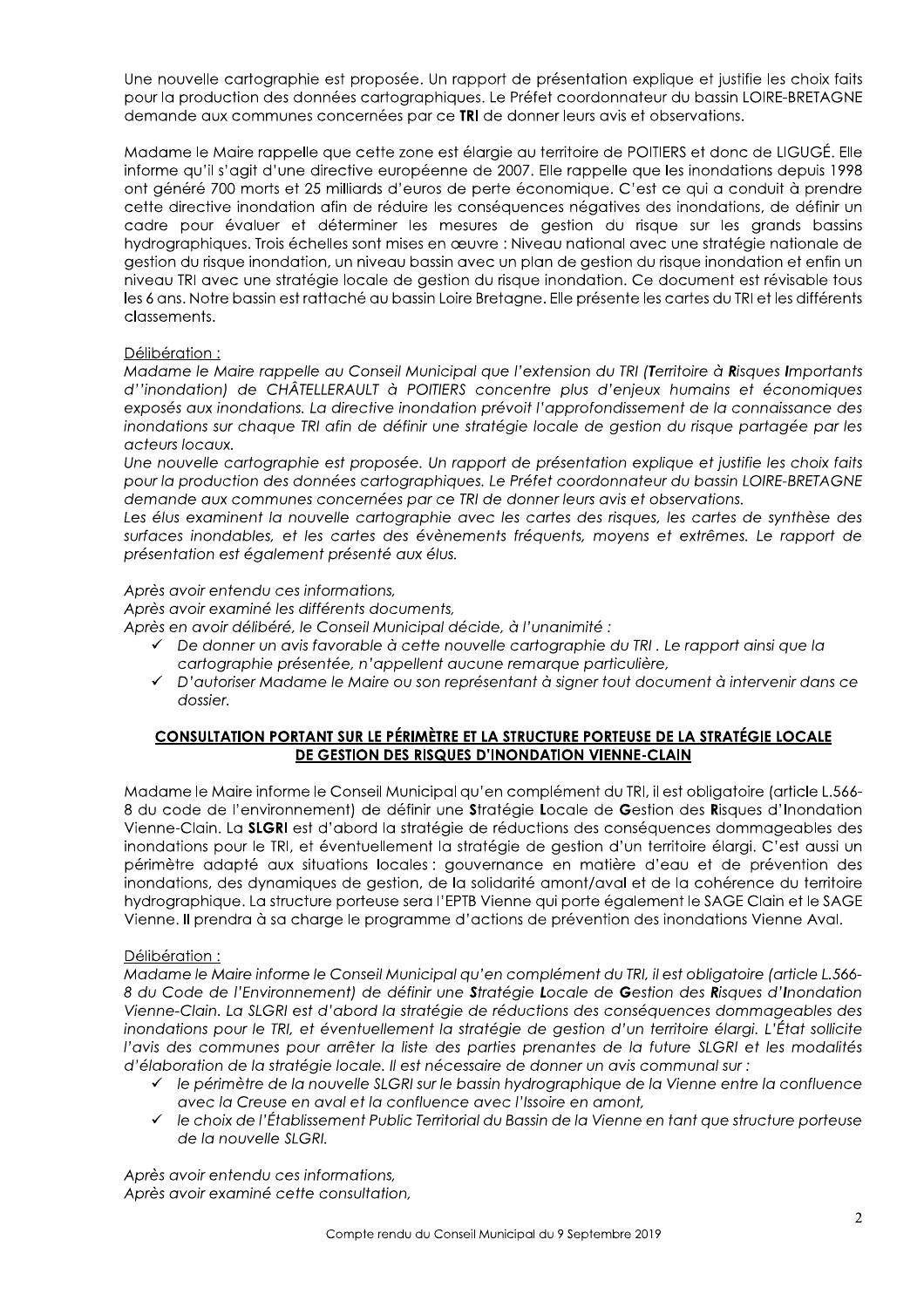Après en avoir délibéré.

Le conseil municipal décide, à l'unanimité :

- De donner un avis FAVORABLE à cette consultation portant sur le périmètre et la structure porteuses de la stratégie locale de gestion des risques d'inondation Vienne Clain,
- √ D'autoriser Madame le Maire ou son représentant à signer tout document à intervenir dans ce dossier.

## SOREGIES : CONVENTION D'ACCOMPAGNEMENT POUR LA RÉNOVATION ÉNERGÉTIQUE **DU PATRIMOINE BÂTI**

Madame le Maire informe le Conseil Municipal que la collectivité peut bénéficier de financement complémentaire lors de travaux de réalisation d'économies d'énergie imposés par les pouvoirs publics. Il s'agit des Certificats d'Économies d'Énergie (CEE). Il est nécessaire de reconduire la convention avec SOREGIES. Il s'agit de la valorisation de l'économie faite par les travaux.

## Délibération:

Madame le Maire informe le Conseil Municipal que la collectivité peut bénéficier de financement complémentaire lors de travaux de réalisation d'économies d'énergie imposés par les pouvoirs publics. Il s'agit des Certificats d'Économies d'Énergie (CEE) accordés lors de travaux relatifs à l'électricité, au gaz, à la chaleur, au froid... Pour en bénéficier il est nécessaire de signer une convention d'accompagnement avec SOREGIES.

Cette convention a pour objet de définir les conditions et modalités dans lesquelles SOREGIES s'engage à accompagner la collectivité dans la réalisation d'opérations d'économies d'énergie pour l'ensemble du patrimoine bâti en lui apportant une contribution.

Après avoir entendu ces informations, Après avoir examiné ce projet de convention, Après en avoir délibéré, Le Conseil Municipal décide, avec 17 voix Pour (Madame PELTIER ne prend pas part au vote) :

- D'accepter le principe de cette convention d'accompagnement pour la rénovation énergétique du patrimoine bâti,
- D'autoriser Mme le Maire ou son représentant à signer la convention ou tout autre document à intervenir dans ce dossier.

## **DEMANDE D'EXONÉRATION DE TAXE FONCIÈRE POUR L'AGRICULTURE BIOLOGIQUE**

Madame le Maire informe le Conseil Municipal de la demande de la Société Civile d'Exploitation Agricole (SCEA) La Douardière gérée par Monsieur Raphaël JOUSSELIN, pour une exonération de taxe foncière, dans le cadre d'un engagement d'une agriculture biologique. La surface concernée est de 16 hectares. Le produit de cette taxe est de 350 €.

Monsieur MAUZÉ précise qu'il s'agit de la taxe foncière sur les terrains cultivés et non bâtis.

Madame BRIONNET demande la nature des cultures.

Madame le Maire informe qu'il s'agit d'une culture de céréales.

## Délibération:

Madame le Maire expose les dispositions de l'article 1395 G du Code Général des Impôts permettant au conseil municipal d'exonérer de la taxe foncière sur les propriétés non bâties, pendant une durée de cinq ans, les propriétés non bâties classées dans les première, deuxième, troisième, quatrième, cinquième, sixième, septième, huitième et neuvième catégories définies à l'article 18 de l'instruction ministérielle du 31 décembre 1908 lorsqu'elles sont exploitées selon le mode de production biologique prévu au règlement (CE)n° 83-4 /2007 du Conseil, du 28 juin 2007, relatif à la production biologique et à l'étiquetage des produits biologiques et abrogeant le règlement CEE n°2092/91.

L'exonération est applicable à compter de l'année qui suit celle au titre de laquelle une attestation d'engagement d'exploitation suivant le mode de production biologique a été délivrée pour la première fois par un organisme certificateur agréé. Elle cesse définitivement de s'appliquer à compter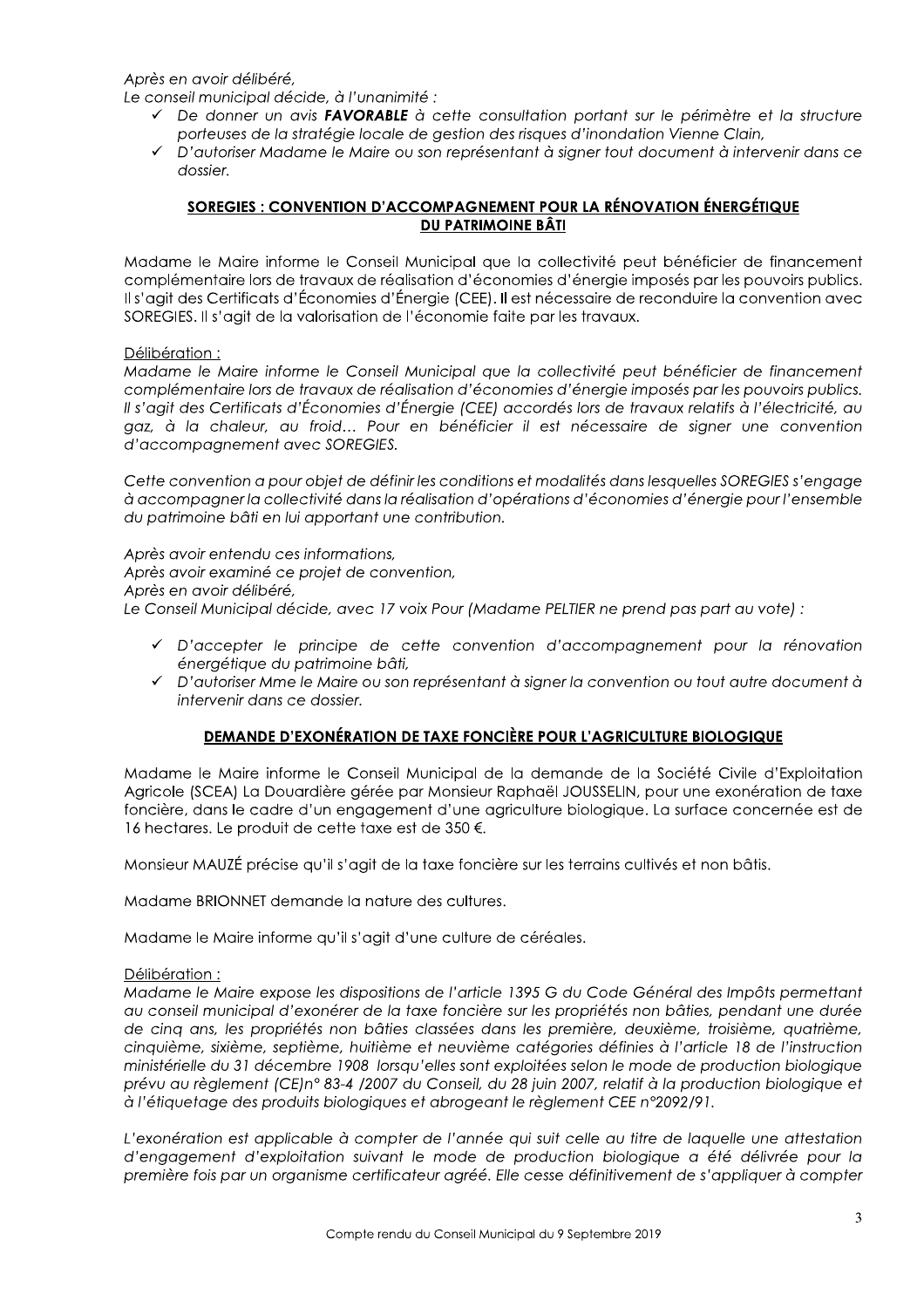du 1<sup>er</sup> janvier de l'année qui suit celle au cours de laquelle les parcelles ne sont plus exploitées selon le mode de production biologique.

Pour bénéficier de l'exonération, le propriétaire ou, si les propriétés concernées sont données à bail, le preneur adresse au service des impôts avant le 1er janvier de chaque année, la liste des parcelles concernées accompagnée du document justificatif annuel délivré par l'organisme certificateur agrée.

Après avoir entendu ces informations et après avoir examiné ces propositions, Vu l'article 113 de la loi n°2008-1425 du 27 décembre 2008 de finances pour 2009, Vu l'article 1395 G du Code Général des Impôts

Après en avoir délibéré, le Conseil Municipal décide à l'unanimité :

- √ D'exonérer de la taxe foncière sur les propriétés non bâties, les propriétés non bâties classées dans les première, deuxième, troisième, quatrième, cinquième, sixième, septième, huitième et neuvième catégories définies à l'article 18 de l'instruction ministérielle du 31 décembre 1908 lorsau'elles sont exploitées selon le mode de production biologique prévu au règlement (CEIn° 83-4 /2007 du Conseil, du 28 juin 2007, relatif à la production biologique et à l'étiquetage des produits biologiques et abrogeant le règlement CEE n°2092/91,
- √ D'autoriser Madame le Maire ou son représentant à signer tout document à intervenir dans ce dossier.

# **DÉCLARATION D'INTENTION D'ALIÉNER**

Madame le Maire informe le Conseil Municipal du projet de vente d'un garage situé au 10 rue Clément Péruchon. Elle propose d'acheter ce garage et propose de faire jouer le droit de préemption urbain.

## Délibération:

Madame le Maire informe le Conseil Municipal du projet de vente d'un garage situé au 10 rue Clément Péruchon. La situation de ces garages est problématique pour la sécurité routière. Propriétaire de deux garages sur cinq, la collectivité a tout intérêt de les posséder de façon à prévoir un aménagement d'intérêt public. Suite aux précédentes acquisitions, la commune souhaite préempter pour acquérir ce garage au tarif de 1500 €.

Après avoir entendu ces informations,

Après avoir examiné cette proposition,

Après en avoir délibéré,

Le Conseil Municipal décide, à l'unanimité :

- ← De préempter ce garage situé au 10 rue Clément Péruchon,
- √ D'autoriser Madame le Maire ou son représentant à signer tout document à intervenir dans ce dossier.

#### **PERSONNEL**

## **AVENANT AU CONTRAT MNT**

Madame le Maire propose de valider l'avenant au contrat de la Mutuelle Nationale Territoriale pour le maintien de salaire pour les agents concernés (titulaires) pendant les arrêts de maladie. Le taux passera de 1.58% du traitement brut, à 1.75% à compter du 1er janvier 2020. Cela n'a aucun impact sur le budget communal.

Délibération:

Madame le Maire rappelle que les agents peuvent souscrire s'ils le souhaitent une mutuelle complémentaire afin de couvrir les risques de pertes de salaires en cas de maladie. Il s'agit en l'occurrence de la Mutuelle Nationale Territoriale (MNT)

Cette cotisation de maintien de salaire fait partie des charges salariales et le montant n'a aucun impact sur le budget communal.

Son taux évolue chaque année. Pour l'année 2020, il passerait de 1.58 % à 1.75% du traitement brut

Après avoir entendu ces informations, Après avoir examiné cette proposition, Après en avoir délibéré,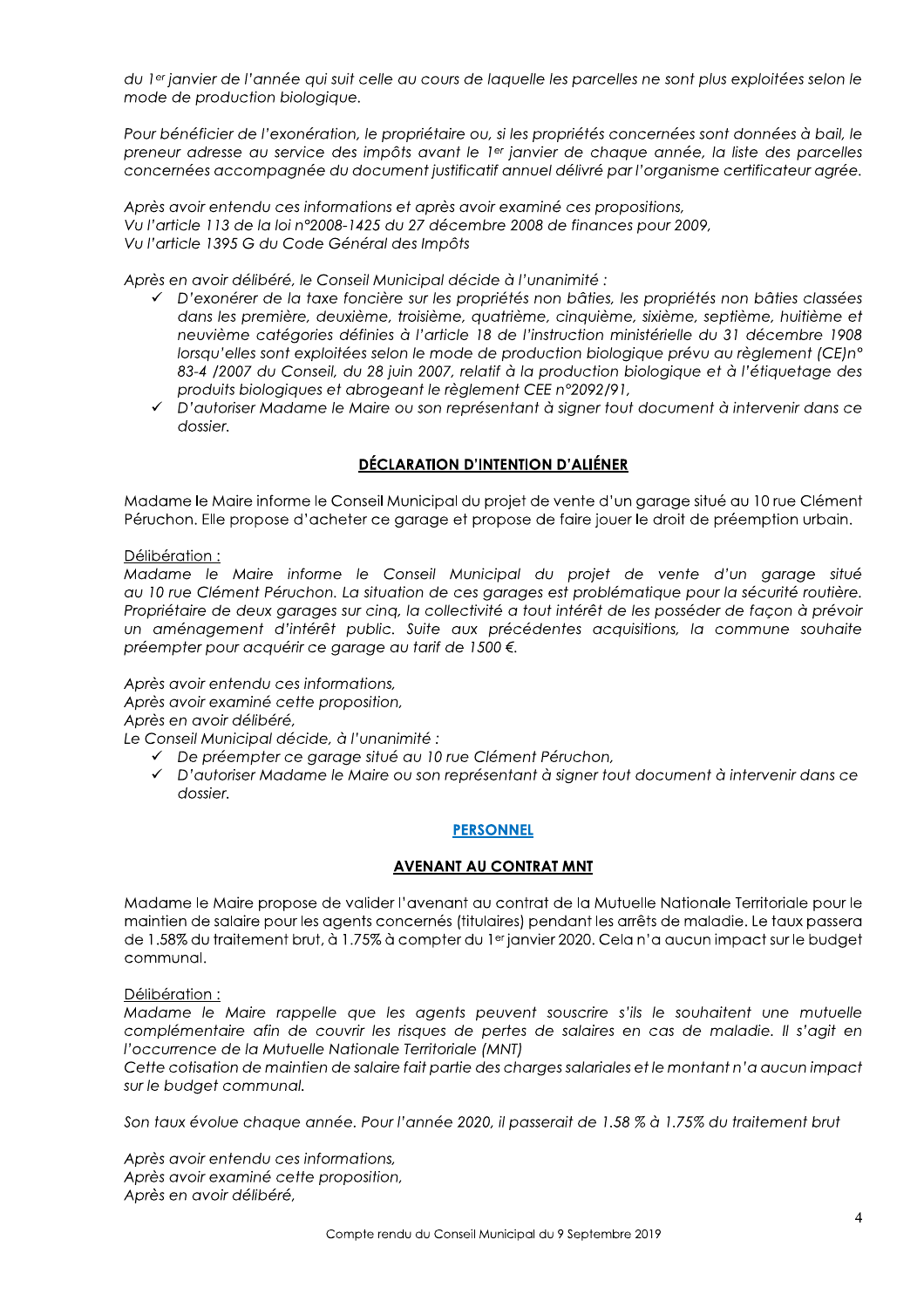Le Conseil Municipal décide, à l'unanimité :

- √ D'approuver l'avenant au contrat de prévoyance collective maintien de salaire auprès de la Mutuelle Nationale Territoriale (MNT) pour un taux qui passe de 1.58% à 1,75%.
- √ D'autoriser Mme le Maire ou son représentant à signer tout document à intervenir dans ce dossier.

## **CRÉATION ET SUPPRESSION DE POSTES**

Madame le Maire propose au Conseil de créer un poste d'adjoint administratif principal de 1ère classe et de supprimer un poste d'adjoint administratif principal de 2ème classe.

Délibération:

Madame le Maire propose au Conseil Municipal la création d'un poste d'Adjoint Administratif principal de lère classe, et la suppression d'un poste d'Adioint Administratif de 2<sup>ème</sup> classe à compter du 1<sup>er</sup> septembre 2019.

Cette création/suppression intervient après l'avancement de grade d'Adjoint Administratif principal. Un agent a obtenu cet avancement.

Après avoir entendu ces informations, Après avoir examiné cette proposition, Après en avoir délibéré,

Le Conseil Municipal décide, à l'unanimité :

- √ D'approuver cette création de poste d'Adjoint Administratif principal de 1ère classe à compter du ler septembre 2019 et cette suppression de poste d'Adjoint Administratif principal de 2<sup>ème</sup> classe à compter du 1<sup>er</sup> septembre 2019 suite à un avancement de grade lors de la commission administrative paritaire des catégories C du 18 juin 2019,
- D'autoriser Madame le Maire ou son représentant à signer tout document à intervenir dans ce dossier.

## **CONVENTION D'ADHÉSION AU SERVICE DE MÉDECINE DE PRÉVENTION DU CDG 86**

Madame le Maire informe le Conseil Municipal que le centre de gestion de la fonction publique territoriale propose de gérer directement les services de la médecine de prévention à compter du 1<sup>er</sup> Janvier 2020. La tarification proposée par le CDG sera identique : 85€ par visite.

#### Délibération :

Madame le Maire informe le Conseil Municipal que le centre de gestion de la Fonction Publique Territoriale propose de gérer directement les services de la médecine de prévention. Cette prestation précédemment assurée par l'Association des Services de Santé au Travail de la Vienne (ASSTV), ne le sera plus à compter du 31 décembre 2019. Une convention entre la commune de Ligugé et le Centre de Gestion de la Fonction Publiaue Territoriale de la Vienne a pour obiet de définir les modalités de fonctionnement du service de médecine de prévention mis à disposition, et les obligations auxquelles chacune des parties s'engage.

Après avoir entendu ces informations, Après avoir examiné cette proposition,

Vu la loi n°78-1183 du 20 décembre 1978 complétant les dispositions du code des communes en vue d'instituer des comités d'hygiène et de sécurité ;

Vu la loi nº 83-634 du 13 juillet 1983 portant droits et obligations des fonctionnaires ;

Vu la loi nº 84-53 du 26 janvier 1984 portant dispositions statutaires relatives à la fonction publique territoriale:

Vu le décret n° 85-565 du 30 mai 1985 relatif aux comités techniques des collectivités territoriales et de leurs établissements publics ;

Vu le décret nº 85-603 du 10 juin 1985 modifié par les décrets 2008-339 du 14 avril 2008 et 2012-170 du 3 février 2012, relatif à l'hygiène et à la sécurité du travail, ainsi qu'à la prévention médicale dans la fonction publique territoriale;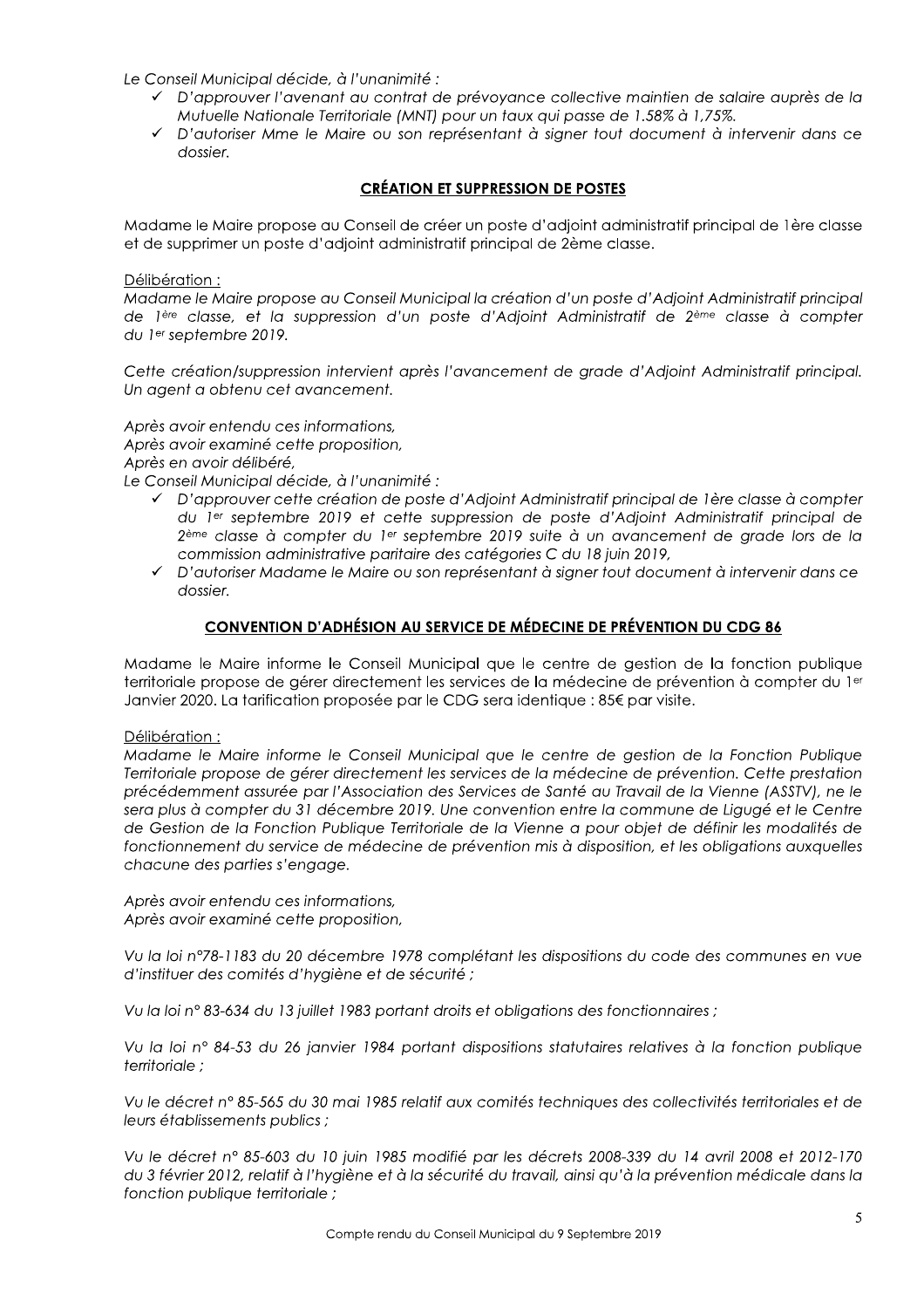Vu le décret n° 85-643 du 26 juin 1985 relatif aux centres de aestion institués par la loi n°84-53 du 26 janvier 1984 modifiée portant dispositions statutaires relatives à la fonction publique territoriale.

Après en avoir délibéré,

Le Conseil Municipal décide, à l'unanimité :

- √ D'approuver le principe de cette convention d'adhésion au service de médecine de prévention du centre de gestion de la Fonction Publique territoriale de la Vienne,
- V D'autoriser Mme le Maire ou son représentant à signer cette convention ou tout autre document à intervenir dans ce dossier.

## **AFFAIRES INTERCOMMUNALES**

# **CONVENTION D'ADHÉSION AU CONSEIL EN ENERGIE PARTAGE**

Madame le Maire propose au Conseil municipal d'adhérer au Conseil en Énergie Partagé (CEP) à l'échelle de Grand Poitiers. Elle rappelle qu'il s'agit d'une compétence communautaire. Elle rappelle les différentes actions menées auprès des particuliers (thermographie) et la consultation du cadastre solaire et pour la collectivité avec un bilan sur les consommations d'énergie.

#### Délibération:

Madame le Maire propose au Conseil Municipal d'adhérer au Conseil en Énergie Partagé (CEP) à l'échelle de GRAND POITIERS. Le projet de territoire de GRAND POITIERS, et en particulier le Plan Climat Air Énergie Territorial (PCAET) fait de la transition énergétique du territoire une priorité. L'ambition de la communauté urbaine est de réduire les émissions de gaz à effet de serre de la collectivité et des activités du territoire. Les missions du CEP sont les suivantes :

- Réalisation de bilan énergétique global de la collectivité,
- > Sur la base de ce diagnostic, élaboration de recommandations d'améliorations,
- > Mise en place d'une comptabilité énergétique,
- > Réalisation d'actions d'information et de sensibilisation,
- $\triangleright$  Accompagnement sur le long terme.

Après avoir entendu ces informations,

Après avoir examiné cette proposition,

Après en avoir délibéré,

Le Conseil Municipal décide, à l'unanimité :

- ✓ D'approuver le principe de cette convention pour un Conseil en Énergie Partagé avec Grand Poitiers Communauté urbaine,
- √ D'autoriser Madame le Maire ou son représentant à signer cette convention ou tout autre document à intervenir dans ce dossier.

## ADHÉSION AU GROUPEMENT DE COMMANDE (AUDITS ÉNERGÉTIQUES)

Madame le Maire indique au Conseil que dans la continuité de la délibération précédente, il est proposé d'adhérer à un groupement de commande pour réaliser des audits énergétiques dans les bâtiments.

Monsieur COUSIN précise qu'un diagnostic a déjà été réalisé. L'adhésion à ce groupement n'oblige pas la commune à réaliser un audit. Il sera toutefois proposé de le faire pour la Poste et le Domaine de Givray.

#### Délibération:

Madame le Maire rappelle que la montée en puissance de l'enjeu climatique, l'implication des collectivités dans la baisse des émissions de gaz à effet de serre et dans la réduction des consommations d'énergie, ginsi que la nécessaire maîtrise des budgets de fonctionnement, donne tout son sens à la politique publique « Maîtrise de la demande en énergie (MDE) ».

Le Syndicat ENERGIES VIENNE a mis en place une commission d'excellence environnementale aux services de ses communes membres et la Communauté Urbaine de Grand Poitiers a créé, depuis plusieurs années, un accompagnement de ses communes membres à travers des conseillers en énergie partagée.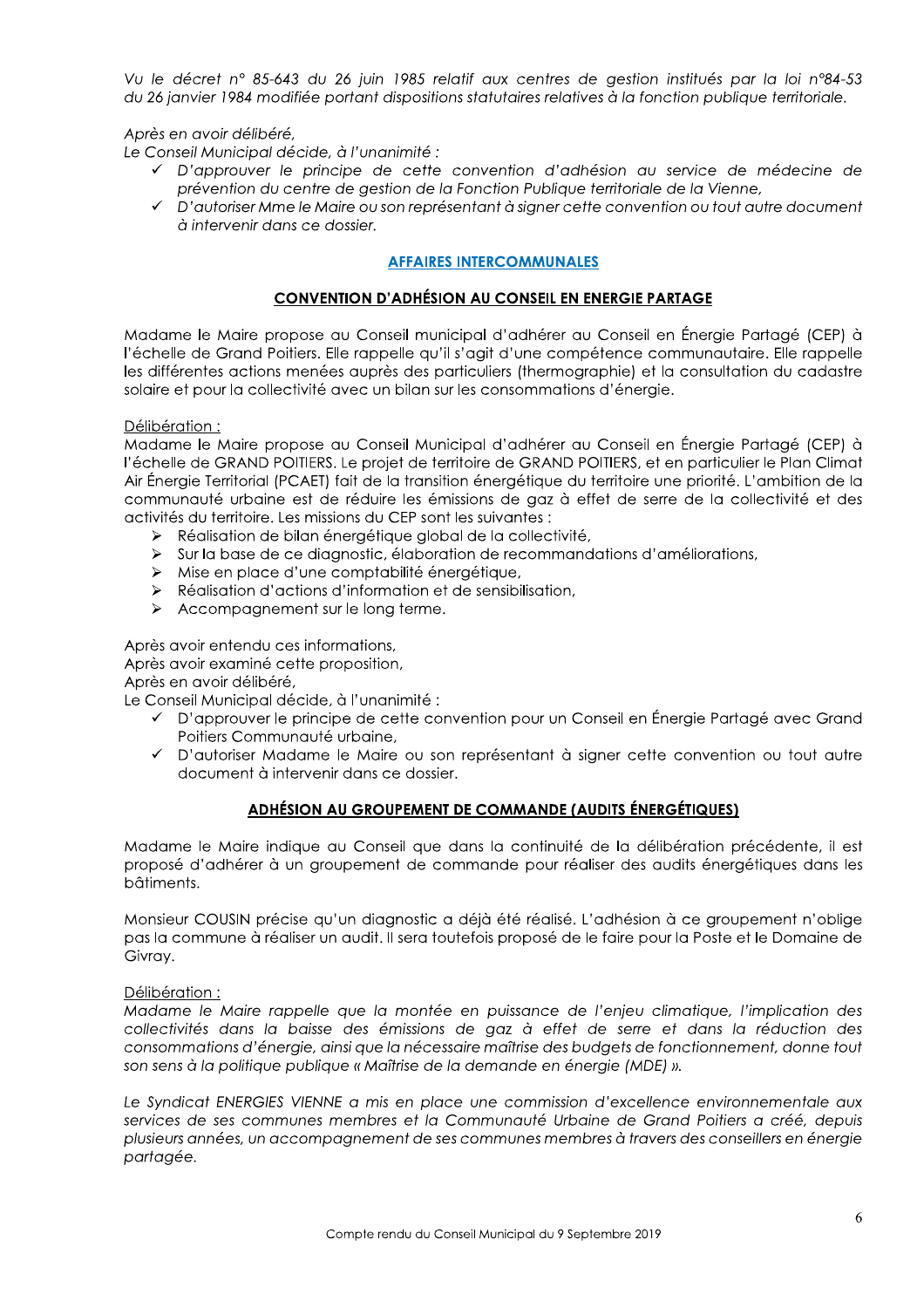Fort d'un partenariat territorial, le syndicat énergies vienne et la communauté urbaine de Grand Poitiers ont souhaité proposer à leurs communes membres la création d'un groupement de commande en vue de réalisation d'audits énergétiques sur leurs bâtiments communaux.

Le code de la commande publique offre la possibilité aux acheteurs publics d'avoir recours à des groupements de commandes. Ces groupements ont vocation à rationaliser les achats en permettant des économies d'échelle et à gagner en efficacité en mutualisant les procédures de passation des contrats.

A ce titre, le Syndicat ENERGIE VIENNE assurera les fonctions de coordonnateur du groupement. Les modalités d'organisation et de fonctionnement du groupement sont formalisées dans la convention constitutive jointe à la présente délibération.

En sus de son rôle de coordinateur, le Syndicat énergies vienne se propose d'aller chercher des fonds FEDER pour tous les membres du groupement.

Ainsi, il est proposé au conseil municipal :

- d'adhérer au groupement de commande,
- d'accepter les termes de la convention constitutive de groupement, annexée à la présente délibération,
- d'autoriser Madame le Maire ou son représentant à sianer la convention constitutive de groupement et tous documents y afférents,
- d'autoriser le coordonnateur à solliciter des fonds FEDER pour le compte de la commune.

## PROJET DE SCHÉMA DES GENS DU VOYAGE : CONSULTATION DES COMMUNES

Madame le Maire informe le Conseil Municipal que la loi du 5 juillet 2000 relative à l'accueil et à l'habitat des gens du voyage prévoit que chaque département soit doté d'un schéma élaboré par l'État et le Conseil Départemental. Ce schéma a une durée de 6 ans. Les partenaires concernés sont l'État, le Conseil Départemental, les représentants des collectivités et l'ADAPGV 86. Elle souligne que le département de la Vienne est bien doté avec 327 places de caravanes sur 16 aires d'accueil soit un taux d'équipement de 8,81 places pour 10 000 habitants alors qu'il existe 4,16 places pour 10 000 habitants au niveau national. Un plan de 24 actions est proposé.

Monsieur MAUZÉ demande si le stationnement situé près de la Douardière est concerné pas ce plan.

Madame le Maire confirme et souligne que des réunions de concertation se déroulent régulièrement avec les riverains de ce terrain.

#### Délibération:

Madame le Maire informe le Conseil Municipal que la loi du 5 juillet 2000 relative à l'accueil et à l'habitat des gens du voyage prévoit que chaque département soit doté d'un schéma élaboré par l'État et le Conseil Départemental. Ce nouveau schéma 2019-2025 a reçu un avis favorable de la commission départementale consultative des gens du voyage qui s'est tenue le 20 juin 2019. Les communes concernées par ce schéma sont invitées à donner leur avis.

Il est présenté :

- > La catégorie juridique des « gens du voyage »
- $\triangleright$  Le rappel juridique
- > La démarche de révision associant l'ensemble des partenaires

Les orientations stratégiques sont de trois ordres :

- ≻ Répondre aux besoins diversifiés d'accueil et d'habitat adapté des gens du voyage
- > Favoriser l'accès au droit commun et à la citoyenneté tout en maintenant des projets spécifiques
- > Animer la mise en œuvre du schéma en associant les différents partenaires et les gens du vovage.

Vingt-quatre actions sont prévues dans ces trois axes.

Après avoir entendu ces informations, Après avoir examiné cette proposition,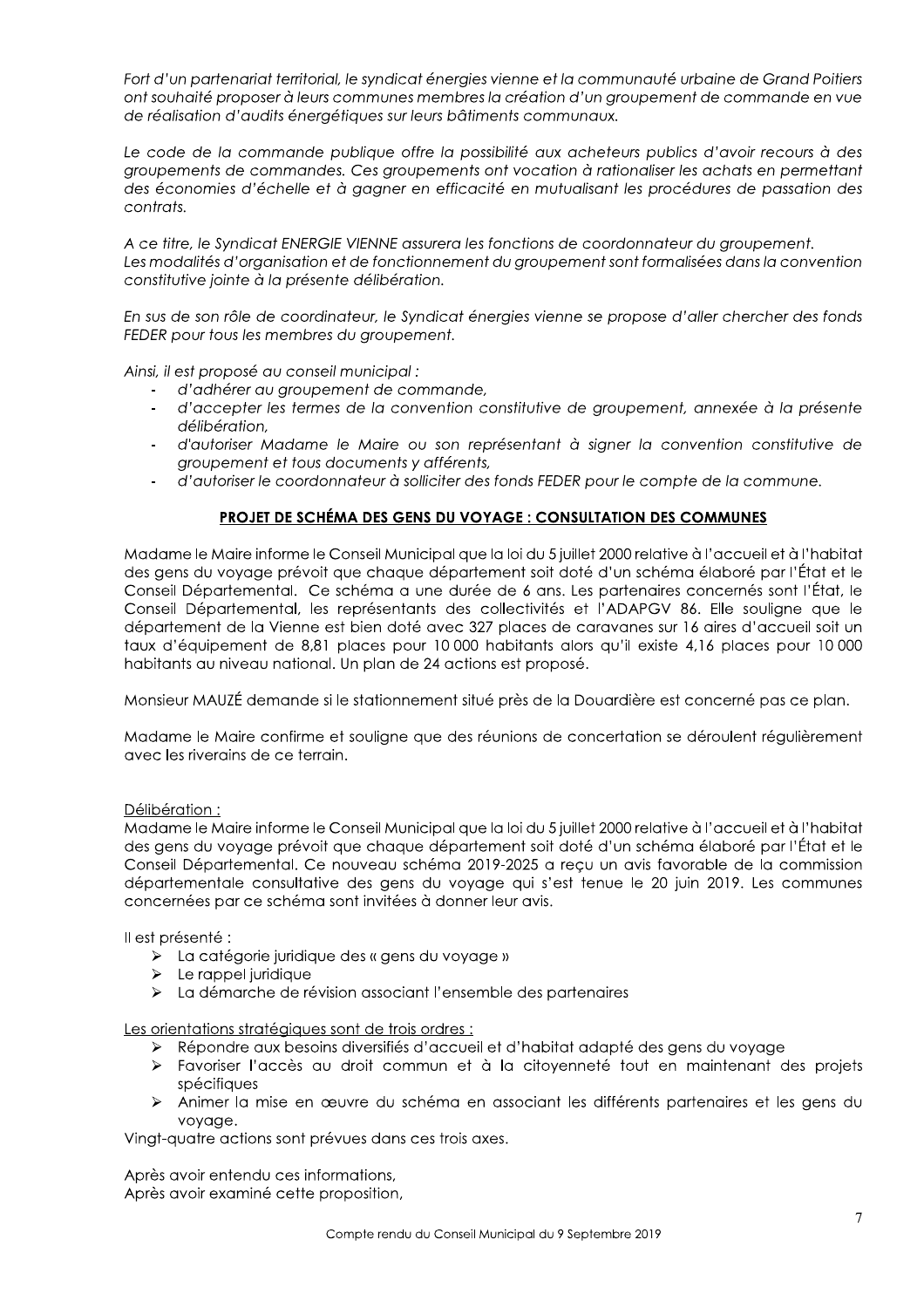Après en avoir délibéré.

Le Conseil Municipal décide, à l'unanimité :

- √ De donner un avis favorable à ce projet de schéma départemental relatif à l'accueil et à l'habitat des gens du voyage pour les années de 2019 à 2025,
- √ D'autoriser Madame le Maire ou son représentant à signer tout document à intervenir dans ce dossier.

## **COMMISSIONS INTERCOMMUNALES**

Toutes les commissions vont se dérouler cette semaine. Madame le Maire liste les différents ordres du jour et donne des précisions sur la commission voirie qui vient de se dérouler (sinistre sur voirie, élagage de grande hauteur, état de transfert sur la propriété de voirie, expérimentation curage fossé, règlement de voirie.

## **COMMISSIONS COMMUNALES**

## **PRÉSENTATION DES TRAVAUX DANS LES DIFFÉRENTS DOMAINES DE COMPÉTENCES**

Madame le Maire propose au Conseil Municipal d'évoquer les travaux des différentes commissions communales.

Madame VERRIER étant excusée, Madame le Maire dresse le bilan de la rentrée scolaire qui s'est bien déroulée avec un effectif en hausse (219 élèves à l'école élémentaire et 100 enfants à l'école maternelle). 3 nouveaux enseignants rejoignent l'école maternelle et 1 à l'école élémentaire. Elle rappelle l'installation du self-service au restaurant scolaire. Il est bien apprécié par les enfants. Elle informe qu'une réunion concernant la réflexion sur l'aménagement de la cour aura lieu le 26 Septembre 2019.

Monsieur COUSIN rappelle le lancement de la construction du préau de l'école élémentaire. Les travaux débuteront le 30 Septembre 2019 et devront se terminer le 8 Novembre 2019. Il sera disponible après les vacances de la Toussaint.

Des devis sont demandés pour l'aménagement des ateliers municipaux. Des travaux dans les sanitaires sont réalisés à l'école maternelle (changement des sanitaires handicapés).

La chaudière du presbytère sera changée.

Un devis est demandé à COLAS pour l'accessibilité de Givray.

Des négociations sont en cours avec les propriétaires pour la création d'une piste cyclable entre la Brassaise et les Alleuds et la Route d'Iteuil.

Monsieur BRILLAUD annonce la fin des travaux d'aménagement du centre bourg au 19 Septembre 2019. Madame le Maire remercie le personnel de l'entreprise COLAS pour la qualité des travaux exécutés. Il restera à réaliser l'éclairage public, la signalisation et l'installation du mobilier urbain.

Monsieur MAUZÉ informe qu'il reste à engager les travaux d'aménagement paysager pour la Place de la Mairie et la Grande Rue. Ces travaux de plantations sont prévus Fin Octobre/Début Novembre 2019.

Monsieur LOUIS informe que la journée des associations s'est bien déroulée avec 50 personnes présentes au repas de midi et 90 bénévoles. Il remercie les associations et en particulier Hynao pour l'aide apportée pour le montage et le démontage des stands.

Il précise que la réunion de planification des équipements sportifs n'a pas eu lieu cette année mais tous les créneaux demandés sont acceptés.

Les dotations offertes aux associations sportives s'élèveront cette année à 2 250 Euros.

Monsieur GAINANT rappelle les deux arosses manifestations (Fête de la Plage et Concert des heures vagabondes). Il informe que le budget a été respecté.

Il annonce que la soirée gourmande aura lieu le Samedi 21 Septembre 2019 au Parc de SONNING.

Madame ECLERCY informe que la commission travaille sur la programmation de la semaine bleue. Elle informe que plusieurs visites pour les personnes vulnérables (plan canicule) ont eu lieu cet été. Elle souligne le problème d'accessibilité dans une salle à l'ancienne école Pichereau (cette salle est toutefois accessible en passant par la Rue Saint-Paul).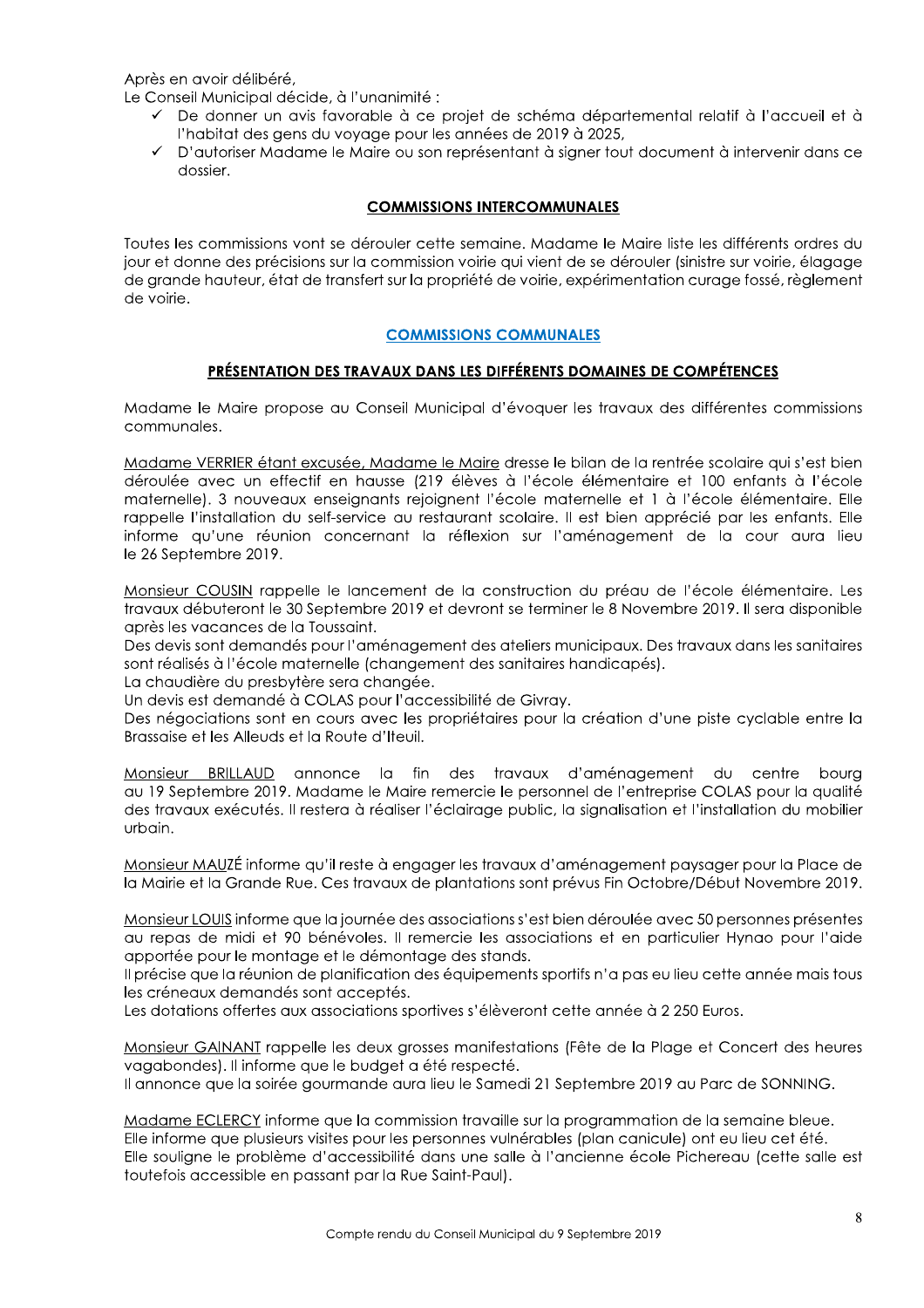Madame MARTIN informe que la saison touristique s'est bien déroulée. Elle note toutefois une baisse de la fréquentation par rapport à l'année précédente (17 locations cette année).

# **DÉLIBÉRATIONS DIVERSES**

## **SUBVENTIONS A DES ASSOCIATIONS**

Madame le Maire propose au Conseil Municipal d'attribuer une subvention exceptionnelle aux associations qui ont participé aux stages multi-raquettes du 26 août au 30 août 2019 dans le cadre des activités enfance jeunesse au centre de loisirs.

Délibération:

Madame le Maire propose au Conseil Municipal d'attribuer une subvention exceptionnelle aux associations qui ont participé qux stages multi-raquettes du 26 goût qu 30 goût 2019.

Les clubs suivants ont participé :

- $\triangleright$  Tennis =10 heures
- $\blacktriangleright$ Badminton = 10 heures
- Tennis de table = 10 heures  $\blacktriangleright$

Il est proposé de leur attribuer 20 € par heure d'animation. Les clubs pourront donc recevoir :

- > 200 € pour le tennis
- > 200 € pour le badminton
- > 200 € pour le tennis de table.

Après avoir entendu ces informations, Après avoir examiné ces propositions, Après en avoir délibéré,

Le Conseil Municipal décide, à l'unanimité :

- ← D'attribuer ces subventions exceptionnelles à ces clubs,
- √ D'autoriser Madame le Maire ou son représentant à signer tout document à intervenir dans ce dossier.

## PRÉSENTATION DES RAPPORTS D'ACTIVITÉS

Madame le Maire propose au Conseil Municipal de valider les rapports d'activités :

Monsieur COUSIN présente les rapports d'ÉNERGIES VIENNE, SERGIES, SRD et SOREGIES.

Délibérations :

#### ÉNERGIES VIENNE :

Monsieur COUSIN présente le rapport annuel du Syndicat Énergies Vienne.

Ce document met en exerque les temps forts de l'année 2018, puis les réalisations.

Ce rapport n'appelle pas de remarques particulières de la part des conseillers municipaux.

Après en avoir délibéré, le Conseil Municipal, avec 17 voix Pour (Madame le Maire ne prenant pas part au vote) approuve ce rapport annuel du Syndicat Énergies Vienne pour l'année 2018.

#### SERGIES:

Monsieur COUSIN présente le rapport annuel de SERGIES.

Ce document met en exergue les temps forts de l'année 2018, puis les réalisations.

Ce rapport n'appelle pas de remarques particulières de la part des conseillers municipaux.

Après en avoir délibéré, le Conseil Municipal, avec 17 voix Pour (Madame le Maire ne prenant pas part au vote) approuve ce rapport annuel de SERGIES pour l'année 2018

#### SRD:

Monsieur COUSIN présente le rapport annuel de SRD.

Ce document met en exerque les temps forts de l'année 2018, puis les réalisations.

Ce rapport n'appelle pas de remarques particulières de la part des conseillers municipaux.

Après en avoir délibéré, le Conseil Municipal, avec 17 voix Pour (Madame le Maire ne prenant pas part au vote) approuve ce rapport annuel de SRD pour l'année 2018.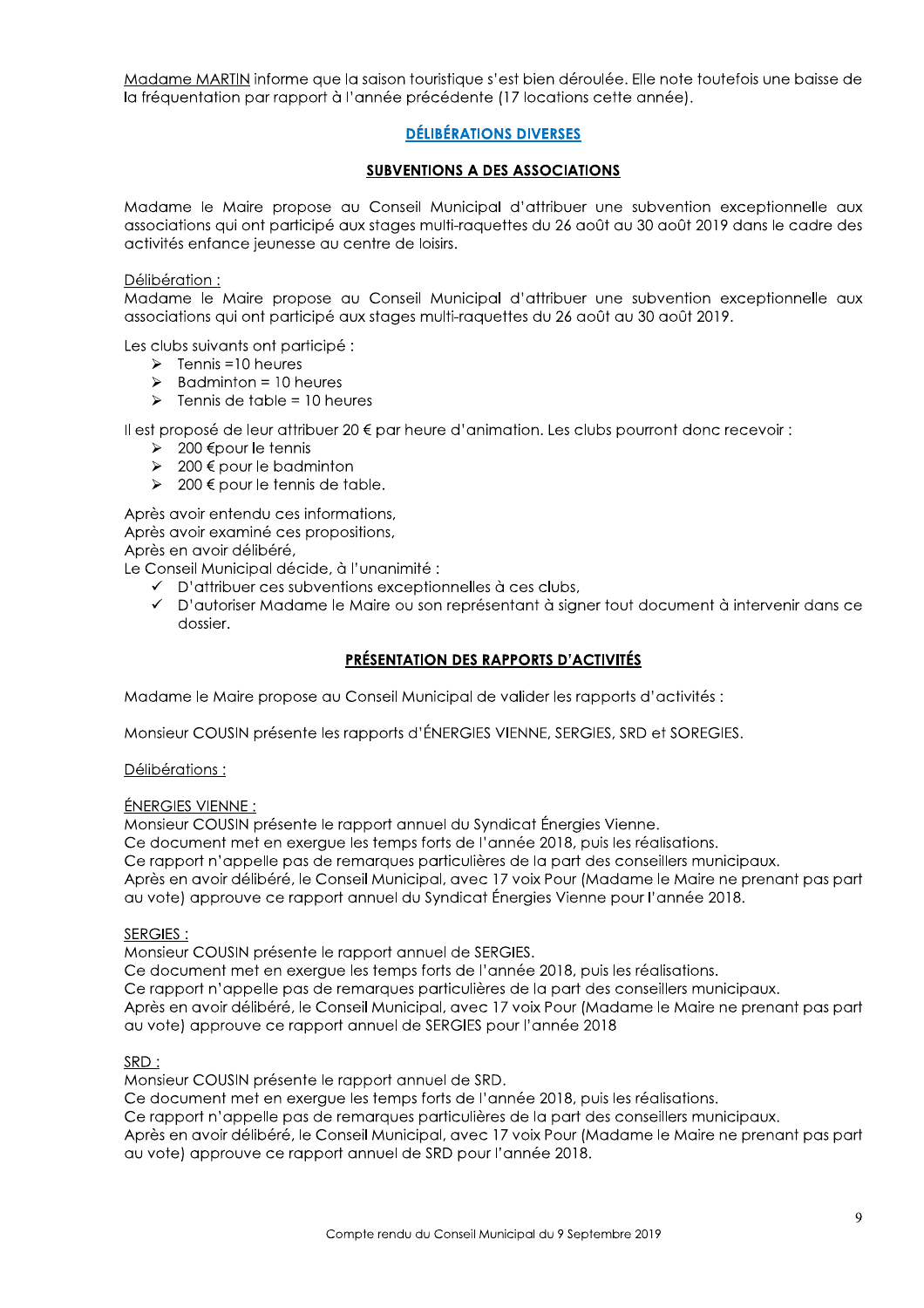**SOREGIES:** 

Monsieur COUSIN présente le rapport annuel de SOREGIES.

Ce document met en exergue les temps forts de l'année 2018, puis les réalisations.

Ce rapport n'appelle pas de remarques particulières de la part des conseillers municipaux.

Après en avoir délibéré, le Conseil Municipal, avec 17 voix Pour (Madame le Maire ne prenant pas part au vote) approuve ce rapport annuel de SOREGIES pour l'année 2018.

Monsieur GAINANT présente le rapport du CNAS.

Délibération:

Monsieur GAINANT présente le rapport annuel du CNAS.

Ce document met en exergue les temps forts de l'année 2018.

Ce rapport n'appelle pas de remarques particulières de la part des conseillers municipaux.

Après en avoir délibéré, le Conseil Municipal, à l'unanimité approuve ce rapport annuel du CNAS pour l'année 2018.

Monsieur MAUZÉ présente le rapport de MESEA.

Délibération:

Madame le Maire présente le rapport annuel de MESEA.

Ce document met en exerque les temps forts de l'année 2018.

Ce rapport n'appelle pas de remarques particulières de la part des conseillers municipaux.

Après en avoir délibéré, le Conseil Municipal, à l'unanimité approuve ce rapport annuel de MESEA pour l'année 2018.

# AVIS SUR LE DÉPLACEMENT DU DÉBIT DE TABAC DE LIGUGE

Monsieur MAUZÉ fait part au Conseil Municipal de la demande de Madame COEURET de déplacer son local commercial vers la Place de l'Europe.

Madame le Maire rappelle que l'article 70 de la loi n°2009-526 du 12 mai 2009 précise que le déplacement, dans la même commune, d'un débit de tabac ordinaire permanent est autorisé par le Maire, après avis du Directeur Régional des Douanes et de l'organisation professionnelle représentative sur le plan national des débitants de tabac.

Bien qu'il s'agisse d'une décision du Maire, qui prend un arrêté au nom de l'État, et compte tenu de la sensibilité du sujet, il est proposé que le Conseil Municipal se prononce sur la demande du déplacement du débit de tabac de Ligugé.

Madame le Maire déplore la fermeture des commerces dans le centre bourg et informe que le groupement des commercants est plutôt défavorable à ce déplacement.

Madame ALBERT souliane que la presse est un facteur social dans le boura de Liquaé.

Madame le Maire précise qu'il s'agit de se prononcer sur le déplacement du débit de tabac uniquement car l'ouverture est conditionnée au nombre d'habitants (1 débit de tabac pour 3 500 habitants).

Monsieur LOUIS demande des précisions sur le montant du loyer. Madame le Maire précise que cette considération ne rentre pas dans cette procédure.

Madame le Maire rappelle la logique de dynamisation engagée dans le centre-bourg et les aménagements d'accessibilité engagés dans ce programme de voirie.

Après avis des Conseillers présents, il est décidé de donner un avis défavorable au déplacement de ce commerce. Monsieur COTTET s'abstient et Madame le Maire ne prend pas part au vote.

#### Délibération:

VU le Code Général des Collectivités Territoriales, et notamment son article L. 2122-27 ;

VU le Code Général des Impôts et notamment son article 568